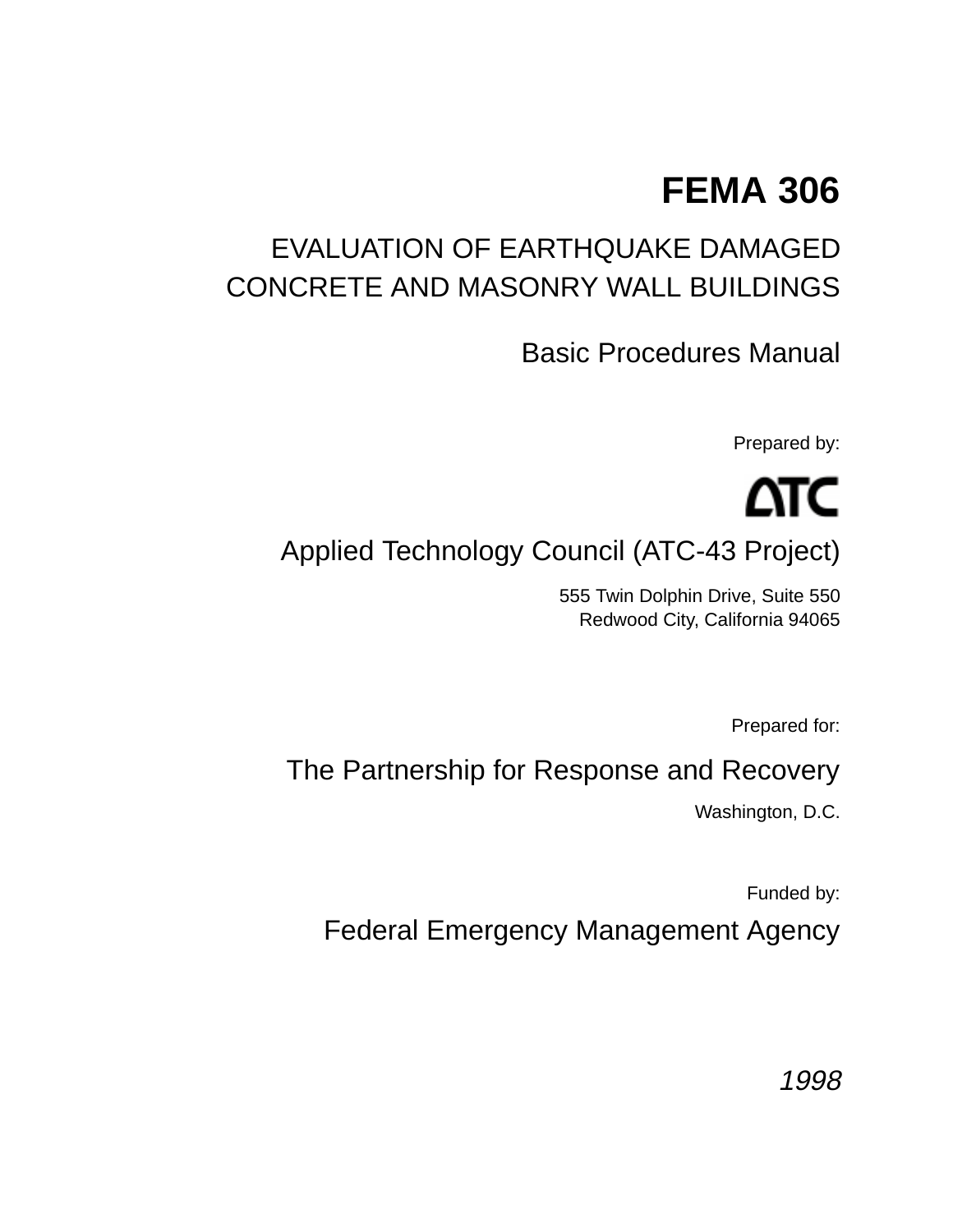The Applied Technology Council (ATC) is a nonprofit, tax-exempt corporation established in 1971 through the efforts of the Structural Engineers Association of California. ATC is guided by a Board of Directors consisting of representatives appointed by the American Society of Civil Engineers, the Structural Engineers Association of California, the Western States Council of Structural Engineers Associations, and four at-large representatives concerned with the practice of structural engineering. Each director serves a three-year term.

The purpose of ATC is to assist the design practitioner in structural engineering (and related design specialty fields such as soils, wind, and earthquake) in the task of keeping abreast of and effectively using technological developments. ATC also identifies and encourages needed research and develops consensus opinions on structural engineering issues in a nonproprietary format. ATC thereby fulfills a unique role in funded information transfer.

Project management and administration are carried out by a full-time Executive Director and support staff. Project work is conducted by a wide range of highly qualified consulting professionals, thus incorporating the experience of many individuals from academia, research, and professional practice who would not be available from any single organization. Funding for ATC projects is obtained from government agencies and from the private sector in the form of tax-deductible contributions.

#### 1998-1999 Board of Directors

Charles H. Thornton, President Edwin T. Dean, Vice President Andrew T. Merovich, Secretary/ Treasurer C. Mark Saunders, Past President James R. Cagley Arthur N. L. Chiu Robert G. Dean

Edwin H. Johnson Kenneth A. Luttrell Newland J. Malmquist Stephen H. Pelham Richard J. Phillips Charles W. Roeder Jonathan G. Shipp

**Notice** 

This report was prepared under Contract EMW-95-C-4685 between the Federal Emergency Management Agency and the Partnership for Response and Recovery.

Any opinions, findings, conclusions, or recommendations expressed in this publication do not necessarily reflect the views of the Applied Technology Council (ATC), the Partnership for Response and Recovery (PaRR), or the Federal Emergency Management Agency (FEMA). Additionally, neither ATC, PaRR, FEMA, nor any of their employees makes any warranty, expressed or implied, nor assumes any legal liability or responsibility for the accuracy, completeness, or usefulness of any information, product, or process included in this publication. Users of information from this publication assume all liability arising from such use.

For further information concerning this document or the activities of the ATC, contact the Executive Director, Applied Technolgy Council, 555 Twin Dolphin Drive, Suite 550, Redwood City, California 94065; phone 650-595-1542; fax 650-593-2320; e-mail atc@atcouncil.org.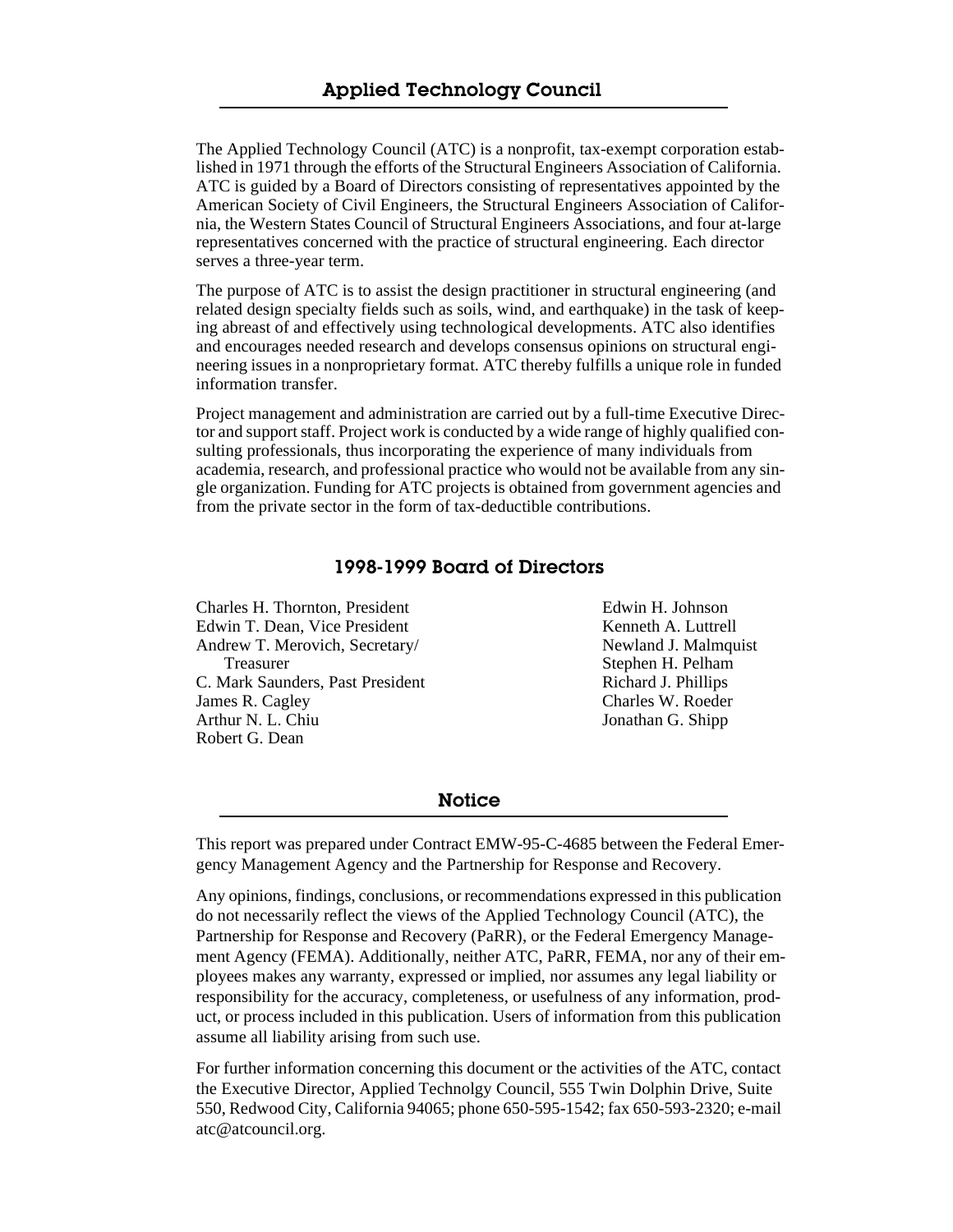#### Preface

Following the two damaging California earthquakes in 1989 (Loma Prieta) and 1994 (Northridge), many concrete wall and masonry wall buildings were repaired using federal disaster assistance funding. The repairs were based on inconsistent criteria, giving rise to controversy regarding criteria for the repair of cracked concrete and masonry wall buildings. To help resolve this controversy, the Federal Emergency Management Agency (FEMA) initiated a project on evaluation and repair of earthquake damaged concrete and masonry wall buildings in 1996. The project was conducted through the Partnership for Response and Recovery (PaRR), a joint venture of Dewberry & Davis of Fairfax, Virginia, and Woodward-Clyde Federal Services of Gaithersburg, Maryland. The Applied Technology Council (ATC), under subcontract to PaRR, was responsible for developing technical criteria and procedures (the ATC-43 project).

The ATC-43 project addresses the investigation and evaluation of earthquake damage and discusses policy issues related to the repair and upgrade of earthquakedamaged buildings. The project deals with buildings whose primary lateral-force-resisting systems consist of concrete or masonry bearing walls with flexible or rigid diaphragms, or whose vertical-load-bearing systems consist of concrete or steel frames with concrete or masonry infill panels. The intended audience is design engineers, building owners, building regulatory officials, and government agencies.

The project results are reported in three documents. The FEMA 306 report, *Evaluation of Earthquake Damaged Concrete and Masonry Wall Buildings, Basic Procedures Manual,* provides guidance on evaluating damage and analyzing future performance. Included in the document are component damage classification guides, and test and inspection guides. FEMA 307, *Evaluation of Earthquake Damaged Concrete and Masonry Wall Buildings, Technical Resources*, contains supplemental information including results from a theoretical analysis of the effects of prior damage on single-degree-of-freedom mathematical models, additional background information on the component guides, and an example of the application of the basic procedures. FEMA 308, *The Repair of Earthquake Damaged Concrete and Masonry Wall Buildings*, discusses the policy issues pertaining to the repair of earthquake damaged buildings and illustrates how the procedures developed for the project can be used to provide a technically sound basis for policy decisions. It also provides guidance for the repair of damaged components.

The project also involved a workshop to provide an opportunity for the user community to review and comment on the proposed evaluation and repair criteria. The workshop, open to the profession at large, was held in Los Angeles on June 13, 1997 and was attended by 75 participants.

The project was conducted under the direction of ATC Senior Consultant Craig Comartin, who served as Co-Principal Investigator and Project Director. Technical and management direction were provided by a Technical Management Committee consisting of Christopher Rojahn (Chair), Craig Comartin (Co-Chair), Daniel Abrams, Mark Doroudian, James Hill, Jack Moehle, Andrew Merovich (ATC Board Representative), and Tim McCormick. The Technical Management Committee created two Issue Working Groups to pursue directed research to document the state of the knowledge in selected key areas: (1) an Analysis Working Group, consisting of Mark Aschheim (Group Leader) and Mete Sozen (Senior Consultant) and (2) a Materials Working Group, consisting of Joe Maffei (Group Leader and Reinforced Concrete Consultant), Greg Kingsley (Reinforced Masonry Consultant), Bret Lizundia (Unreinforced Masonry Consultant), John Mander (Infilled Frame Consultant), Brian Kehoe and other consultants from Wiss, Janney, Elstner and Associates (Tests, Investigations, and Repairs Consultant). A Project Review Panel provided technical overview and guidance. The Panel members were Gregg Borchelt, Gene Corley, Edwin Huston, Richard Klingner, Vilas Mujumdar, Hassan Sassi, Carl Schulze, Daniel Shapiro, James Wight, and Eugene Zeller. Nancy Sauer and Peter Mork provided technical editing and report production services, respectively. Affiliations are provided in the list of project participants.

The Applied Technology Council and the Partnership for Response and Recovery gratefully acknowledge the cooperation and insight provided by the FEMA Technical Monitor, Robert D. Hanson.

Tim McCormick PaRR Task Manager

Christopher Rojahn ATC-43 Principal Investigator ATC Executive Director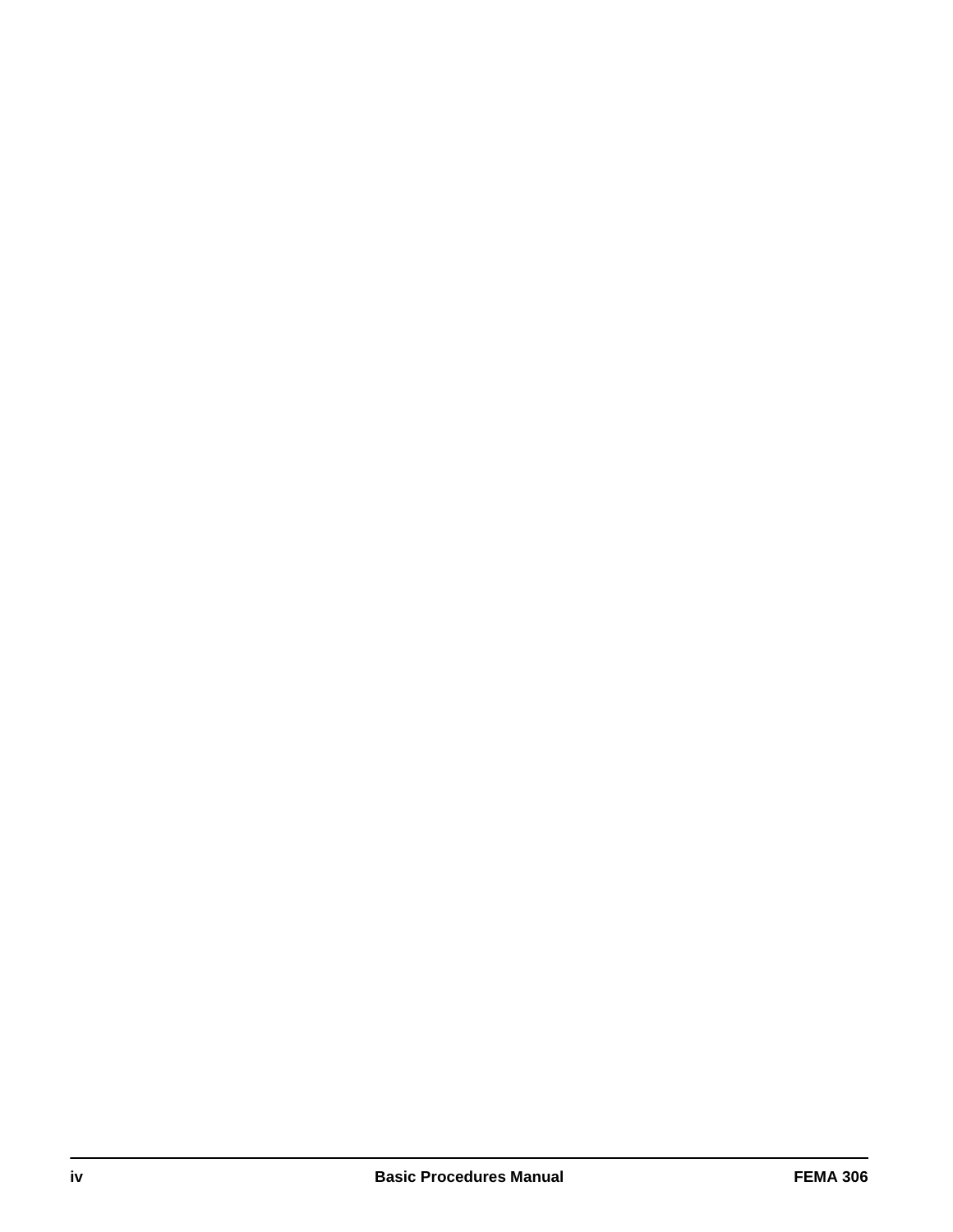## Table of Contents

| $\mathbf{1}$ . |                                 |                                                                                                                          |
|----------------|---------------------------------|--------------------------------------------------------------------------------------------------------------------------|
|                | 1.1<br>1.2<br>1.3<br>1.4<br>1.5 | 1.4.1<br>Characteristics of Concrete and Masonry Wall Buildings  4<br>1.4.2<br>1.4.3<br>1.4.4<br>1.4.5<br>1.4.6<br>1.4.7 |
| 2 <sub>1</sub> |                                 |                                                                                                                          |
|                | 2.1<br>2.2<br>2.3<br>2.4        | 2.1.1<br>2.1.2<br>2.1.3                                                                                                  |
| 3.             |                                 |                                                                                                                          |
|                | 3.1                             |                                                                                                                          |
|                | 3.2                             |                                                                                                                          |
|                | 3.3                             |                                                                                                                          |
|                | 3.4                             |                                                                                                                          |
|                | 3.5                             |                                                                                                                          |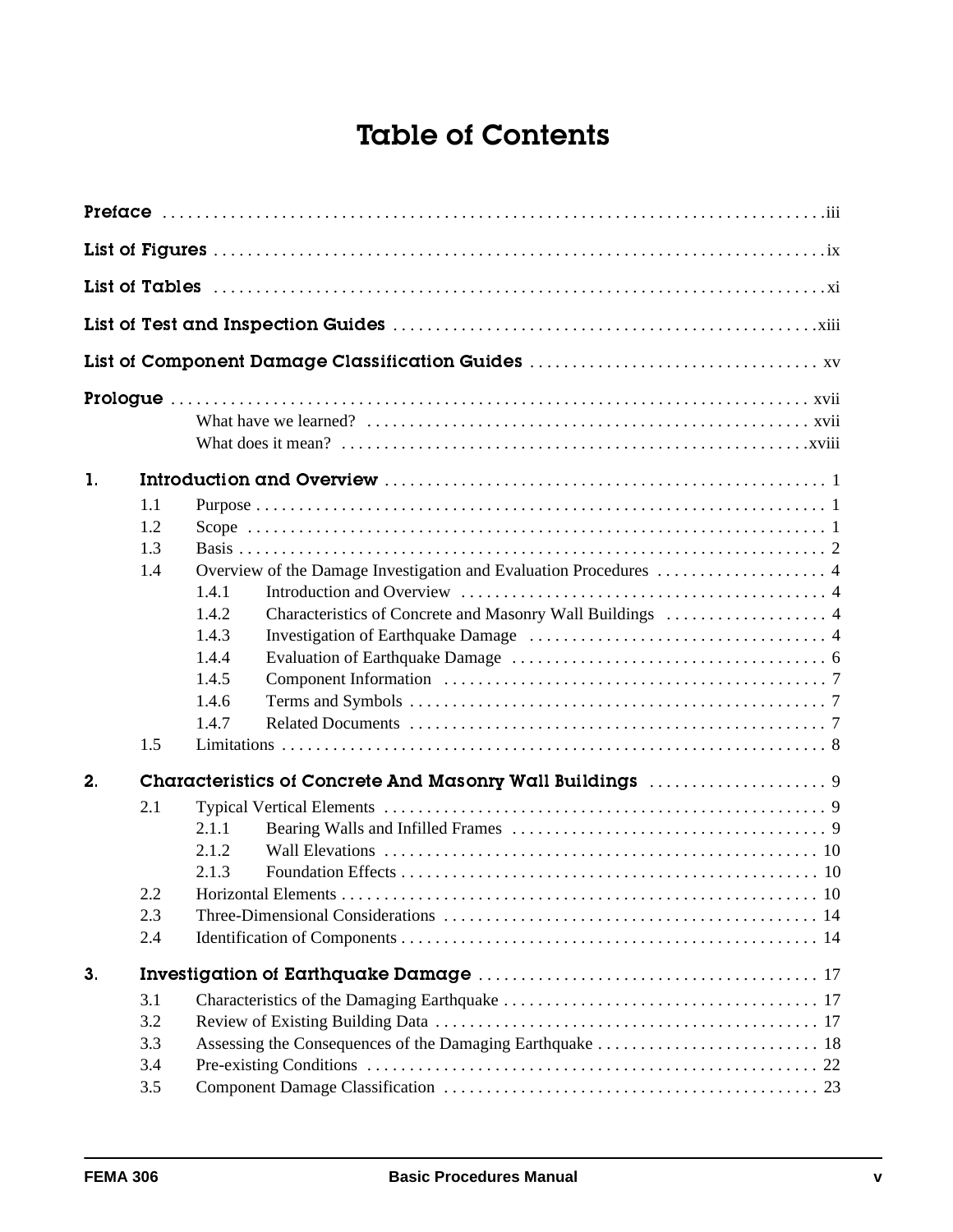|                | 3.6 |       |                                                                    |  |
|----------------|-----|-------|--------------------------------------------------------------------|--|
|                | 3.7 |       |                                                                    |  |
|                | 3.8 |       |                                                                    |  |
| $\overline{4}$ |     |       |                                                                    |  |
|                | 4.1 |       |                                                                    |  |
|                | 4.2 |       |                                                                    |  |
|                | 4.3 |       |                                                                    |  |
|                | 4.4 |       |                                                                    |  |
|                |     | 4.4.1 |                                                                    |  |
|                |     | 4.4.2 |                                                                    |  |
|                |     | 4.4.3 |                                                                    |  |
|                |     | 4.4.4 |                                                                    |  |
|                | 4.5 |       |                                                                    |  |
|                | 4.6 |       |                                                                    |  |
| 5.             |     |       |                                                                    |  |
|                | 5.1 |       |                                                                    |  |
|                | 5.2 |       |                                                                    |  |
|                |     | 5.2.1 |                                                                    |  |
|                |     | 5.2.2 |                                                                    |  |
|                |     | 5.2.3 | Behavior Modes with High Ductility Capacity (Flexural Response) 78 |  |
|                |     | 5.2.4 |                                                                    |  |
|                |     | 5.2.5 |                                                                    |  |
|                |     | 5.2.6 |                                                                    |  |
|                | 5.3 |       |                                                                    |  |
|                |     | 5.3.1 |                                                                    |  |
|                |     | 5.3.2 |                                                                    |  |
|                |     | 5.3.3 |                                                                    |  |
|                |     | 5.3.4 |                                                                    |  |
|                |     | 5.3.5 |                                                                    |  |
|                |     | 5.3.6 |                                                                    |  |
|                |     | 5.3.7 |                                                                    |  |
|                |     | 5.3.8 |                                                                    |  |
|                |     | 5.3.9 |                                                                    |  |
|                | 5.4 |       |                                                                    |  |
|                | 5.5 |       |                                                                    |  |
| 6.             |     |       |                                                                    |  |
|                | 6.1 |       |                                                                    |  |
|                | 6.2 |       | Reinforced Masonry Component Types and Behavior Modes 108          |  |
|                |     | 6.2.1 |                                                                    |  |
|                |     | 6.2.2 |                                                                    |  |
|                |     | 6.2.3 |                                                                    |  |
|                |     | 6.2.4 |                                                                    |  |
|                |     |       |                                                                    |  |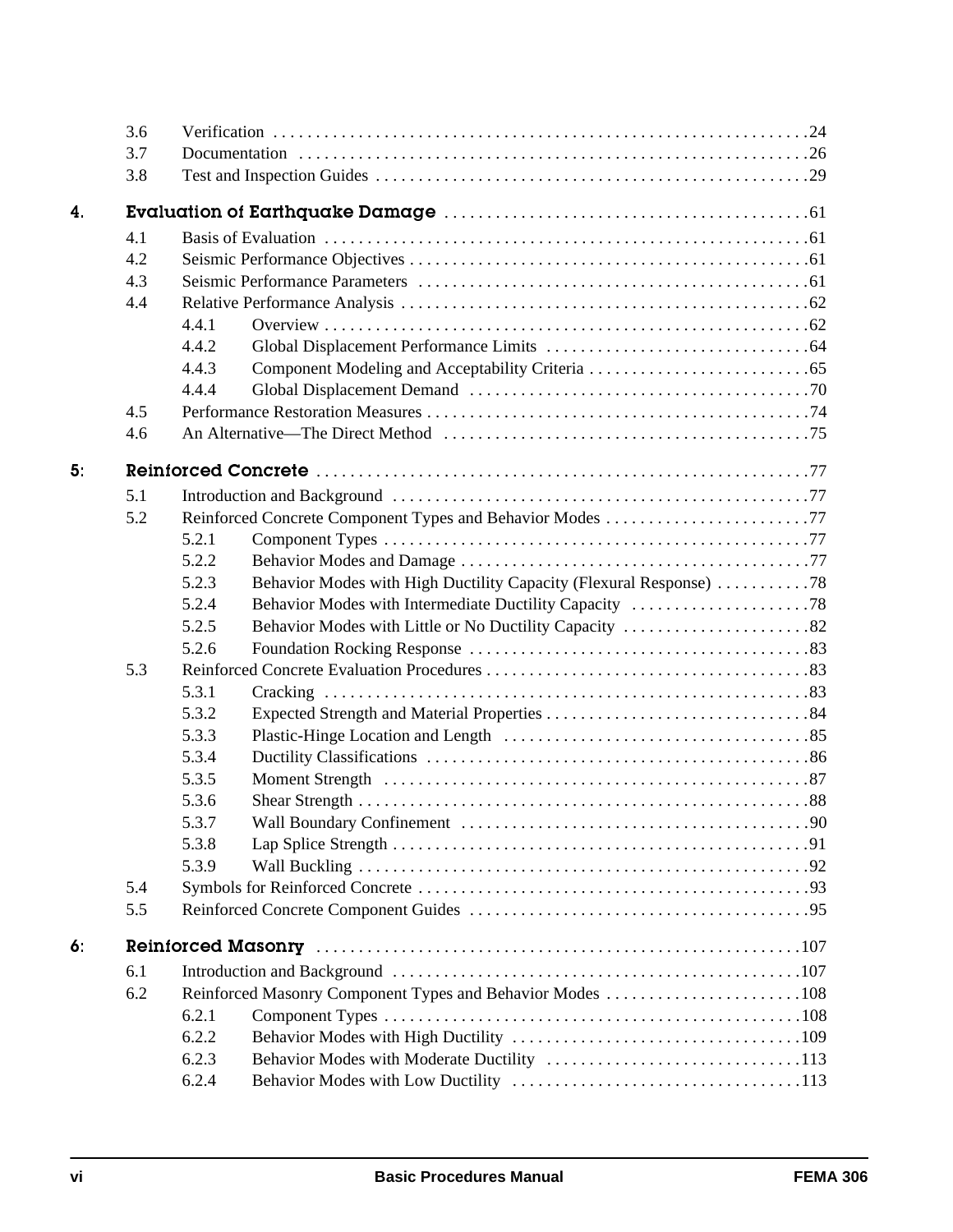| 6.3            |     |        |                                                                                 |
|----------------|-----|--------|---------------------------------------------------------------------------------|
|                |     | 6.3.1  |                                                                                 |
|                |     | 6.3.2  |                                                                                 |
|                |     | 6.3.3  |                                                                                 |
|                |     | 6.3.4  |                                                                                 |
|                |     | 6.3.5  |                                                                                 |
|                |     | 6.3.6  |                                                                                 |
|                |     | 6.3.7  |                                                                                 |
|                | 6.4 |        |                                                                                 |
|                | 6.5 |        |                                                                                 |
| 7 <sup>1</sup> |     |        |                                                                                 |
|                | 7.1 |        |                                                                                 |
|                |     | 7.1.1  |                                                                                 |
|                |     | 7.1.2  |                                                                                 |
|                |     | 7.1.3  |                                                                                 |
|                | 7.2 |        |                                                                                 |
|                |     | 7.2.1  |                                                                                 |
|                |     | 7.2.2  |                                                                                 |
|                |     | 7.2.3  |                                                                                 |
|                |     | 7.2.4  |                                                                                 |
|                |     | 7.2.5  |                                                                                 |
|                |     | 7.2.6  |                                                                                 |
|                |     | 7.2.7  |                                                                                 |
|                |     | 7.2.8  |                                                                                 |
|                |     | 7.2.9  |                                                                                 |
|                |     | 7.2.10 |                                                                                 |
|                |     | 7.2.11 |                                                                                 |
|                |     | 7.2.12 |                                                                                 |
|                |     | 7.2.13 |                                                                                 |
|                |     | 7.2.14 |                                                                                 |
|                |     | 7.2.15 |                                                                                 |
|                |     | 7.2.16 |                                                                                 |
|                |     | 7.2.17 |                                                                                 |
|                | 7.3 |        |                                                                                 |
|                |     | 7.3.1  |                                                                                 |
|                |     | 7.3.2  | Evaluation Procedures for In-Plane Behavior of Piers in Walls with              |
|                |     |        |                                                                                 |
|                |     | 7.3.3  | Evaluation Procedures for In-Plane Behavior of Solid Wall Components  157       |
|                |     | 7.3.4  | Evaluation Procedures for In-Plane Behavior of Perforated Walls with            |
|                |     |        |                                                                                 |
|                |     | 7.3.5  | Evaluation Procedures for Out-of-Plane Behavior of Wall and Pier Components 162 |
|                | 7.4 |        |                                                                                 |
|                | 7.5 |        |                                                                                 |
|                |     |        |                                                                                 |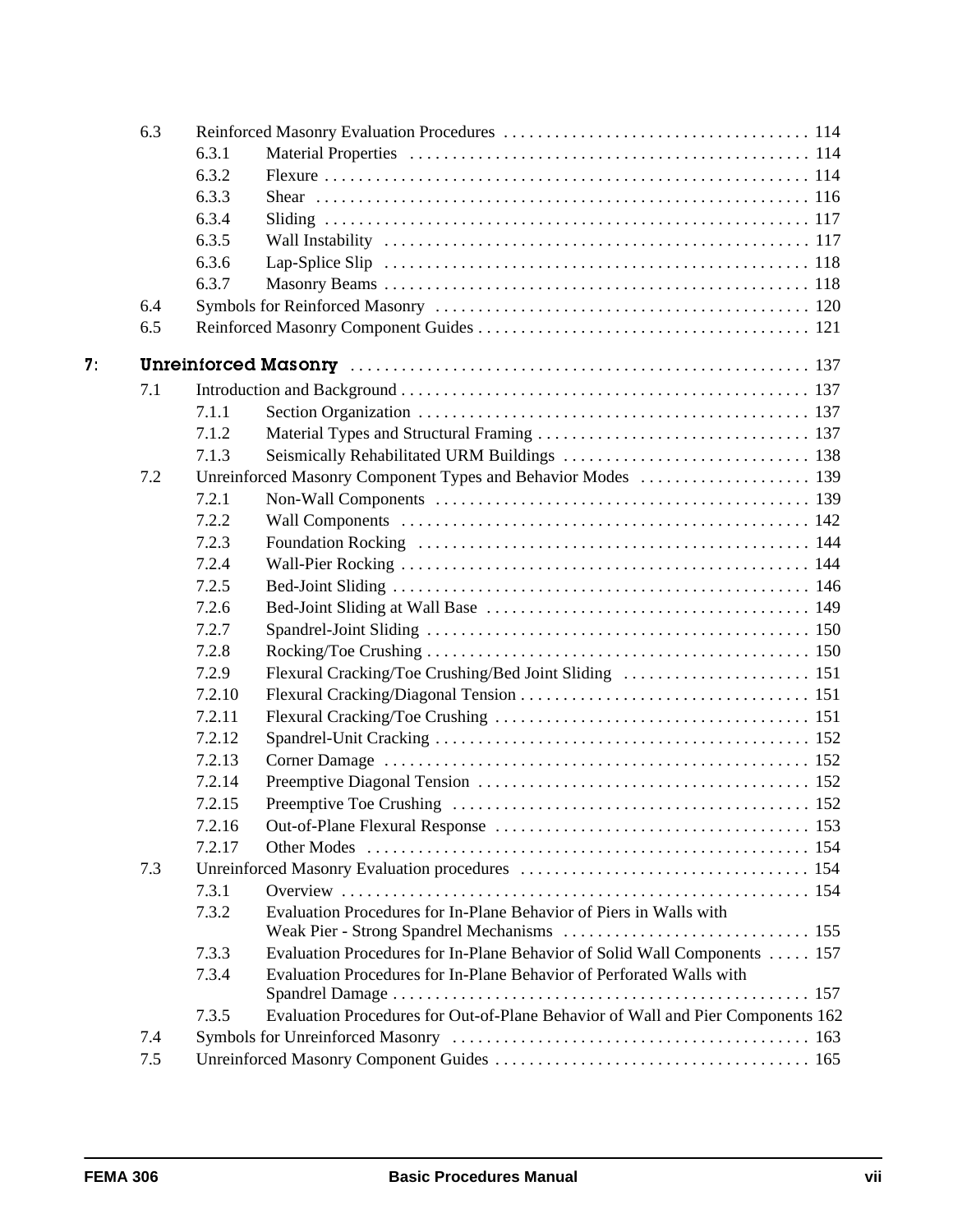| 8. |     |       |                                                                       |  |
|----|-----|-------|-----------------------------------------------------------------------|--|
|    | 8.1 |       |                                                                       |  |
|    | 8.2 |       | Infilled Frame Masonry Component Types and Behavior Modes 184         |  |
|    |     | 8.2.1 |                                                                       |  |
|    |     | 8.2.2 |                                                                       |  |
|    |     | 8.2.3 |                                                                       |  |
|    | 8.3 |       |                                                                       |  |
|    |     | 8.3.1 |                                                                       |  |
|    |     | 8.3.2 |                                                                       |  |
|    |     | 8.3.3 | Out-of-Plane Behavior of Infilled-Panel Components 199                |  |
|    |     | 8.3.4 |                                                                       |  |
|    |     | 8.3.5 |                                                                       |  |
|    | 8.4 |       |                                                                       |  |
|    |     |       |                                                                       |  |
|    |     |       |                                                                       |  |
|    |     |       |                                                                       |  |
|    |     |       |                                                                       |  |
|    |     |       | <b>Applied Technology Council Projects And Report Information 237</b> |  |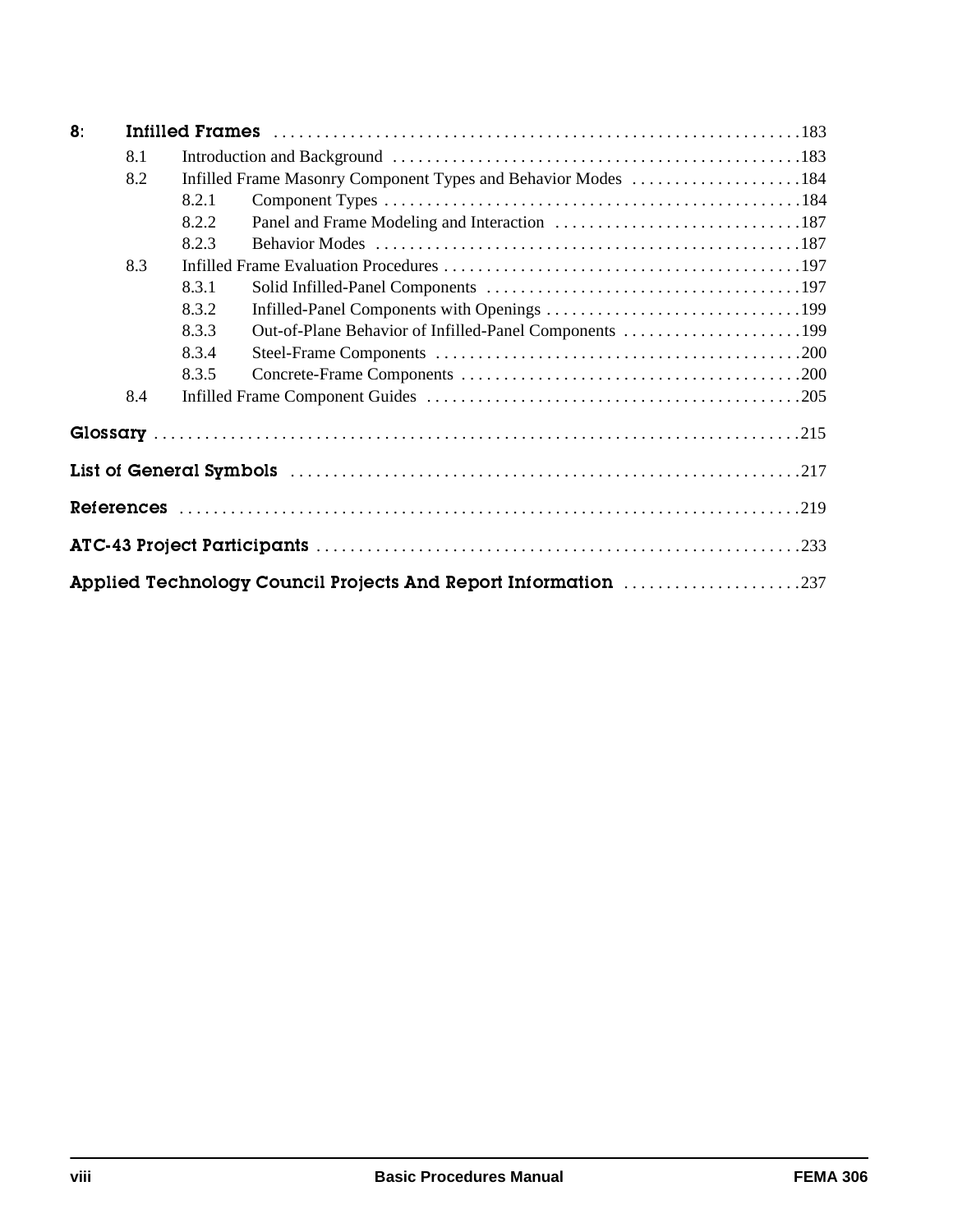## List of Figures

| Figure 1-1  | Global Displacement Capacities for Various Performance Levels. Capacities will            |  |
|-------------|-------------------------------------------------------------------------------------------|--|
| Figure 1-2  | Global Displacement Demands for Restored and Unrestored Damaged Buildings. 3              |  |
| Figure 1-3  | Flowchart for the Investigation and Evaluation of Earthquake Damage to Concrete           |  |
| Figure 2-1  |                                                                                           |  |
| Figure 2-2  |                                                                                           |  |
| Figure 2-3  | Three General Categories of Concrete and Masonry Wall Configurations  12                  |  |
| Figure 2-4  |                                                                                           |  |
| Figure 3-1  | Parameters Needed and Form of Approximate Site Response Spectrum  18                      |  |
| Figure 3-2  | Peak Ground Acceleration Contours for 1994 Northridge, California, Earthquake 19          |  |
| Figure 3-3  | Spectral Acceleration Contours for T=0.3 sec., 1994 Northridge, California, Earthquake 21 |  |
| Figure 3-4  | Spectral Acceleration Contours for T=1.0 sec., 1994 Northridge, California, Earthquake 22 |  |
| Figure 3-5  | Different Inelastic Lateral Mechanisms and Components for Same Wall Element  25           |  |
| Figure 3-6  |                                                                                           |  |
| Figure 3-7  | Component force-deformation behavior, ductility, and severity of damage  27               |  |
| Figure 3-8  |                                                                                           |  |
| Figure 4-1  |                                                                                           |  |
| Figure 4-2  |                                                                                           |  |
| Figure 4-3  | Global Displacement Limits and Component Acceptability used in FEMA 273/274  65           |  |
| Figure 4-4  |                                                                                           |  |
| Figure 4-5  |                                                                                           |  |
| Figure 4-6  |                                                                                           |  |
| Figure 4-7  |                                                                                           |  |
| Figure 4-8  |                                                                                           |  |
| Figure 4-9  |                                                                                           |  |
| Figure 4-10 |                                                                                           |  |
| Figure 7-1  |                                                                                           |  |
| Figure 7-2  |                                                                                           |  |
| Figure 7-3  |                                                                                           |  |
| Figure 7-4  |                                                                                           |  |
| Figure 7-5  |                                                                                           |  |
| Figure 7-6  |                                                                                           |  |
| Figure 7-7  |                                                                                           |  |
| Figure 7-8  |                                                                                           |  |
| Figure 7-9  |                                                                                           |  |
| Figure 7-10 |                                                                                           |  |
| Figure 7-11 |                                                                                           |  |
| Figure 7-12 |                                                                                           |  |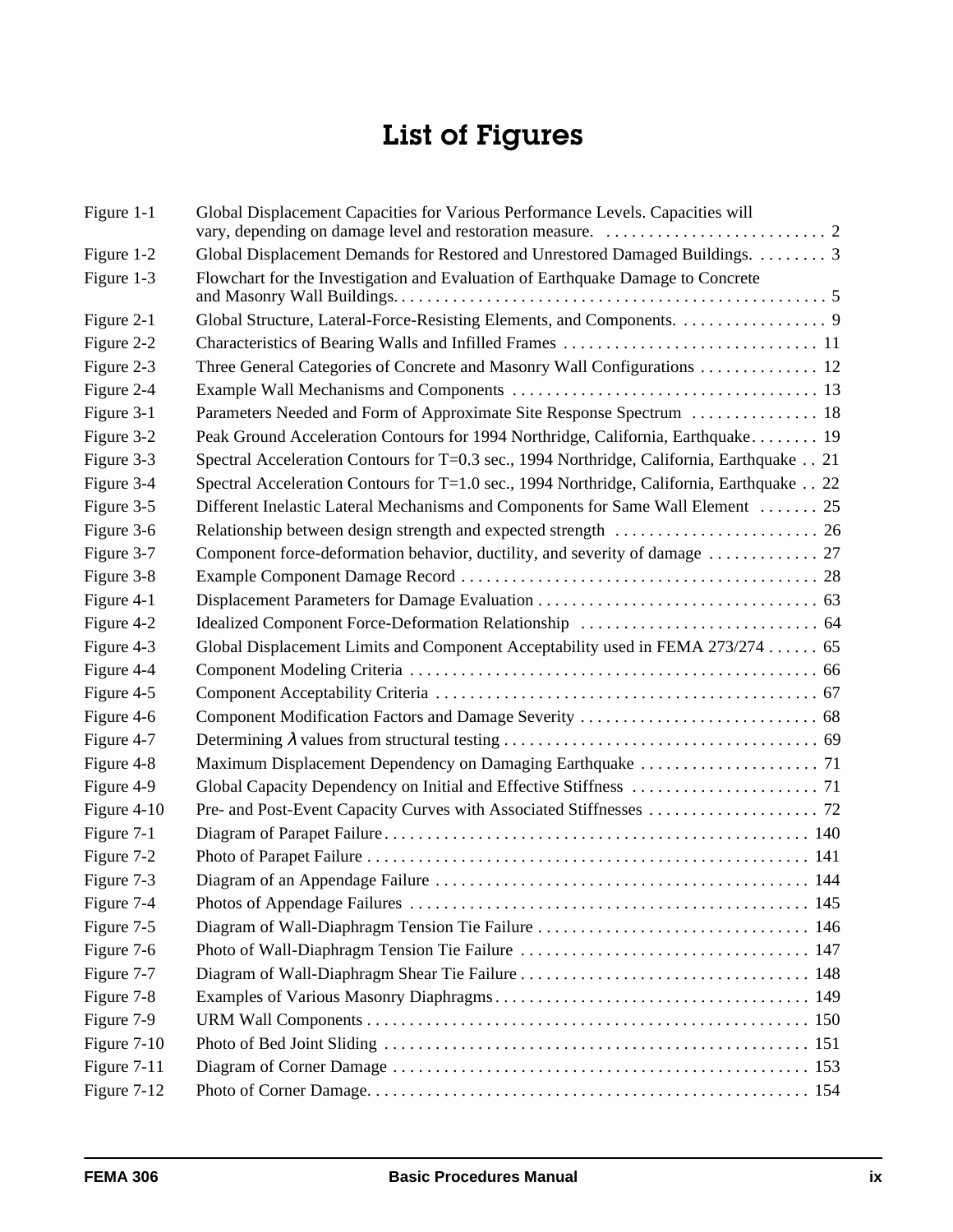| Figure 7-13 |                                                                                                                                                                      |  |
|-------------|----------------------------------------------------------------------------------------------------------------------------------------------------------------------|--|
| Figure 7-14 |                                                                                                                                                                      |  |
| Figure 8-1  | Ductile reinforced concrete frames with concrete masonry infills tested by                                                                                           |  |
| Figure 8-2  | Bed-joint sliding of a two-bay steel frame-block infill. Model study by Gergely                                                                                      |  |
| Figure 8-3  | Specimen tested by Mander et al. (1993a). Steel frame-clay brick masonry infill.<br>Top and seat angles semi-rigid connections used to connect beams to columns. 191 |  |
| Figure 8-4  | Effect of openings on the monotonic lateral-load performance of steel frame-                                                                                         |  |
| Figure 8-5  | Out-of-plane behavior of infilled masonry walls showing crack patterns and out-                                                                                      |  |
| Figure 8-6  | Experiments conducted by Aycardi et al. (1994), showing the performance of                                                                                           |  |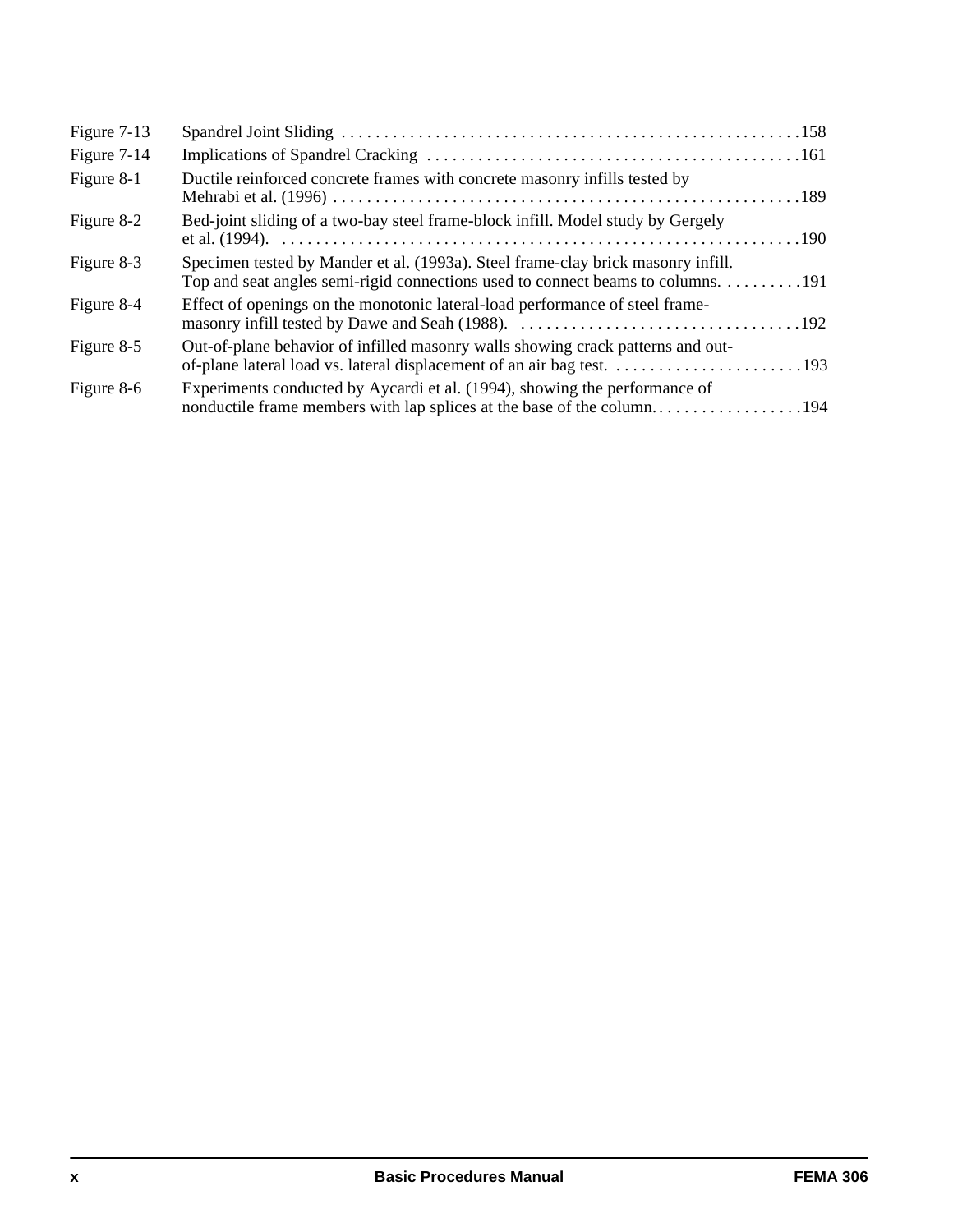## List of Tables

| Table 2-1 |                                                                           |  |
|-----------|---------------------------------------------------------------------------|--|
| Table 3-1 |                                                                           |  |
| Table 5-1 |                                                                           |  |
| Table 5-2 |                                                                           |  |
| Table 5-3 | Likelihood of Earthquake Damage to Reinforced Concrete Walls According to |  |
| Table 6-1 |                                                                           |  |
| Table 6-2 | Likelihood of Earthquake Damage to Reinforced Masonry Components          |  |
| Table 6-3 |                                                                           |  |
| Table 6-4 |                                                                           |  |
| Table 7-1 |                                                                           |  |
| Table 7-2 |                                                                           |  |
| Table 8-1 |                                                                           |  |
| Table 8-2 |                                                                           |  |
| Table 8-3 |                                                                           |  |
| Table 8-4 |                                                                           |  |
| Table 8-5 |                                                                           |  |
|           |                                                                           |  |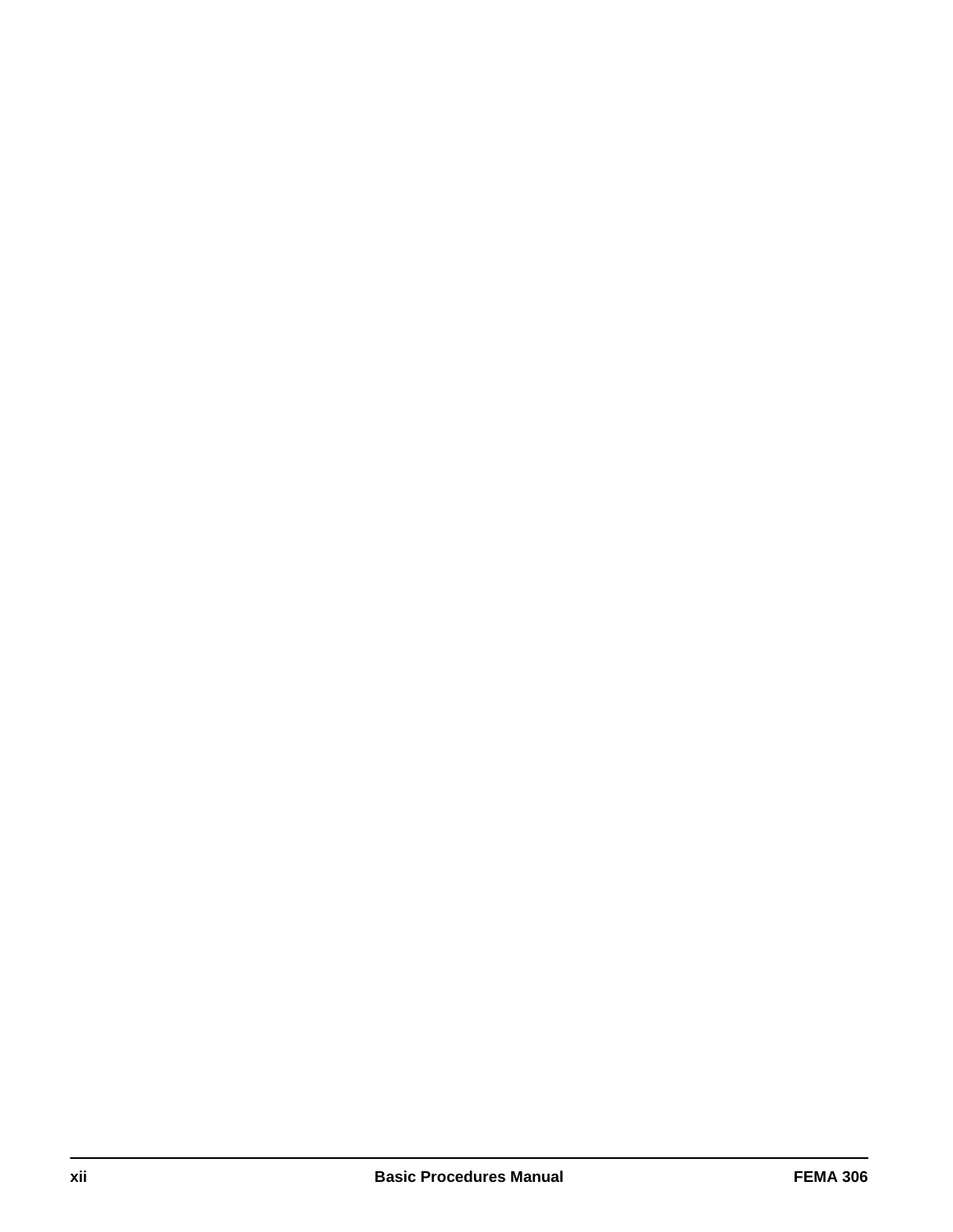## List of Test and Inspection Guides

(See Section 3.8)

#### ID Title Page No. NDE1 Visual Inspection . . . . . . . . . . . . . . . . . . . . . . . . . . . . . . . . . . . . . . . . . . . . . . . . . . . . . . . . . . . . . . . . 30 NDE2 Sounding . . . . . . . . . . . . . . . . . . . . . . . . . . . . . . . . . . . . . . . . . . . . . . . . . . . . . . . . . . . . . . . . . . . . . . 34 NDE3 Rebound Hammer . . . . . . . . . . . . . . . . . . . . . . . . . . . . . . . . . . . . . . . . . . . . . . . . . . . . . . . . . . . . . . . 36 NDE4 Rebar Detector. . . . . . . . . . . . . . . . . . . . . . . . . . . . . . . . . . . . . . . . . . . . . . . . . . . . . . . . . . . . . . . . . . 38 NDE5 Ultrasonic Pulse Velocity. . . . . . . . . . . . . . . . . . . . . . . . . . . . . . . . . . . . . . . . . . . . . . . . . . . . . . . . . . 40 NDE6 Impact Echo. . . . . . . . . . . . . . . . . . . . . . . . . . . . . . . . . . . . . . . . . . . . . . . . . . . . . . . . . . . . . . . . . . . . 42 NDE7 Spectral Analysis of Surface Waves (SASW) . . . . . . . . . . . . . . . . . . . . . . . . . . . . . . . . . . . . . . . . . . 44 NDE8 Radiography. . . . . . . . . . . . . . . . . . . . . . . . . . . . . . . . . . . . . . . . . . . . . . . . . . . . . . . . . . . . . . . . . . . . 46 NDE9 Penetrating Radar . . . . . . . . . . . . . . . . . . . . . . . . . . . . . . . . . . . . . . . . . . . . . . . . . . . . . . . . . . . . . . . 48 IT1 Selective Removal . . . . . . . . . . . . . . . . . . . . . . . . . . . . . . . . . . . . . . . . . . . . . . . . . . . . . . . . . . . . . . . 50 IT2 Petrography . . . . . . . . . . . . . . . . . . . . . . . . . . . . . . . . . . . . . . . . . . . . . . . . . . . . . . . . . . . . . . . . . . . . 52 IT3 Material Extraction and Testing . . . . . . . . . . . . . . . . . . . . . . . . . . . . . . . . . . . . . . . . . . . . . . . . . . . . 54 IT4 In Situ Testing - In-Place Shear. . . . . . . . . . . . . . . . . . . . . . . . . . . . . . . . . . . . . . . . . . . . . . . . . . . . . 56 IT5 In Situ Testing - Flat Jack . . . . . . . . . . . . . . . . . . . . . . . . . . . . . . . . . . . . . . . . . . . . . . . . . . . . . . . . . 58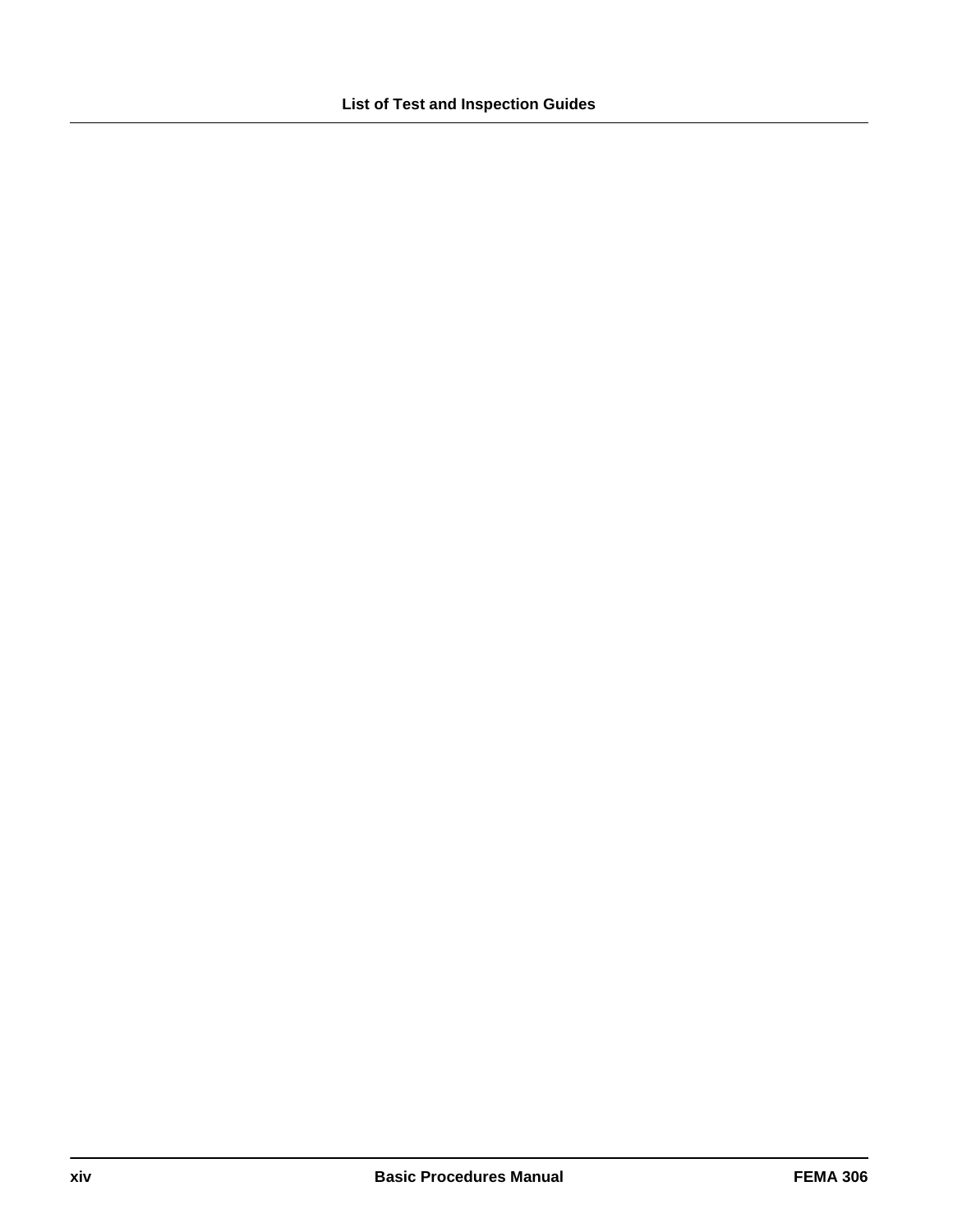## List of Component Damage Classification Guides

#### Concrete (See Chapter 5)

| ID                | <b>Component Type</b>          | <b>Behavior Mode</b> | Page No. |
|-------------------|--------------------------------|----------------------|----------|
| RC <sub>1</sub> A | Isolated Wall or Stronger Pier |                      |          |
| RC1B              | Isolated Wall or Stronger Pier |                      |          |
| RC <sub>1</sub> C | Isolated Wall or Stronger Pier |                      |          |
| RC <sub>1</sub> D | Isolated Wall or Stronger Pier |                      |          |
| RC1E              | Isolated Wall or Stronger Pier |                      |          |
| RC2A              | Weaker Pier                    |                      |          |
| RC2H              | Weaker Pier                    |                      |          |
| RC3B              | Coupling Beam                  |                      |          |
| RC3D              | Coupling Beam                  |                      |          |

#### Reinforced Masonry (See Chapter 6)

| ID   | Component Type       | <b>Behavior Mode</b> | Page No. |
|------|----------------------|----------------------|----------|
| RM1A | <b>Stronger Pier</b> |                      |          |
| RM1B | <b>Stronger Pier</b> |                      |          |
| RM1C | <b>Stronger Pier</b> |                      |          |
| RM1D | <b>Stronger Pier</b> |                      |          |
| RM1E | <b>Stronger Pier</b> |                      |          |
| RM2B | Weaker Pier          |                      |          |
| RM2G | Weaker Pier          |                      |          |
| RM3A | Weaker Spandrel      |                      |          |
| RM3G | Weaker Spandrel      |                      |          |

#### Unreinforced Masonry (See Chapter 7)

| $\mathbf{D}$ | Component Type  | <b>Behavior Mode</b>                                  | Page No. |
|--------------|-----------------|-------------------------------------------------------|----------|
| URM2A        | Weaker Pier     |                                                       |          |
| URM2B        | Weaker Pier     |                                                       |          |
| URM3D        | Weaker Spandrel |                                                       |          |
| URM1F        | Solid Wall      | Flexural Cracking/Toe Crushing/Bed Joint Sliding  172 |          |